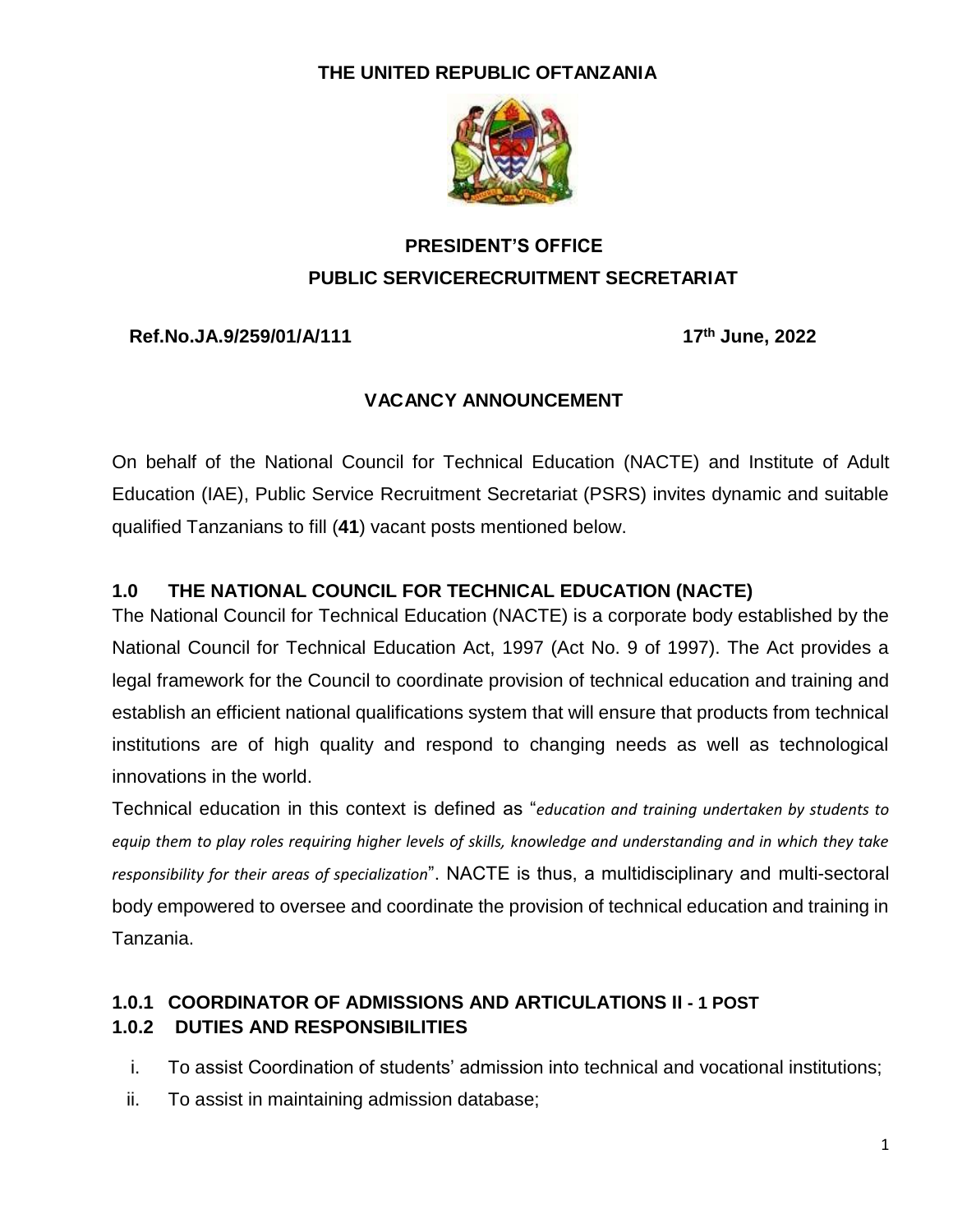- iii. To assist in articulation of students' admissions;
- iv. To assist in processing admissions application forms;
- v. To provide admissions statistics on technical and vocational education needed for planning purposes; and
- vi. To perform any other functions related herein as assigned by the Supervisor.

# **1.0.3 QUALIFICATION AND EXPERIENCE**

Holder of a Bachelor Degree in one of the following fields: Education, Statistics, Econometrics, Information Technology or Equivalent qualifications.

### **1.0.4 REMUNERATION- NSS 4**

#### **1.0.5 COORDINATOR OF CURRICULUM ASSESSMENT II-1 POST 1.0.6 DUTIES AND RESPONSIBILITIES**

- i. To update and maintain examinations database;
- ii. To monitor submission of examinations' results from institutions offering National Technical Awards (NTA) programmes and National Vocational Awards (NVA) programmes;
- iii. To guide technical and vocational institutions on submission of examinations results using NACTVET format;
- iv. To prepare and review format for submission of examinations results;
- v. To issue Transcripts and Certificates; and
- vi. To update databases for verified examinations' results, awards, certificates and transcripts.

# **1.0.7 QUALIFICATION AND EXPERIENCE**

Holder of a Bachelor Degree in one of the following fields: Education, Curriculum Development, Curriculum Assessment, Computer Science, Information Communication Technology or Statistics.

# **1.0.8 REMUNERATION- NSS 4**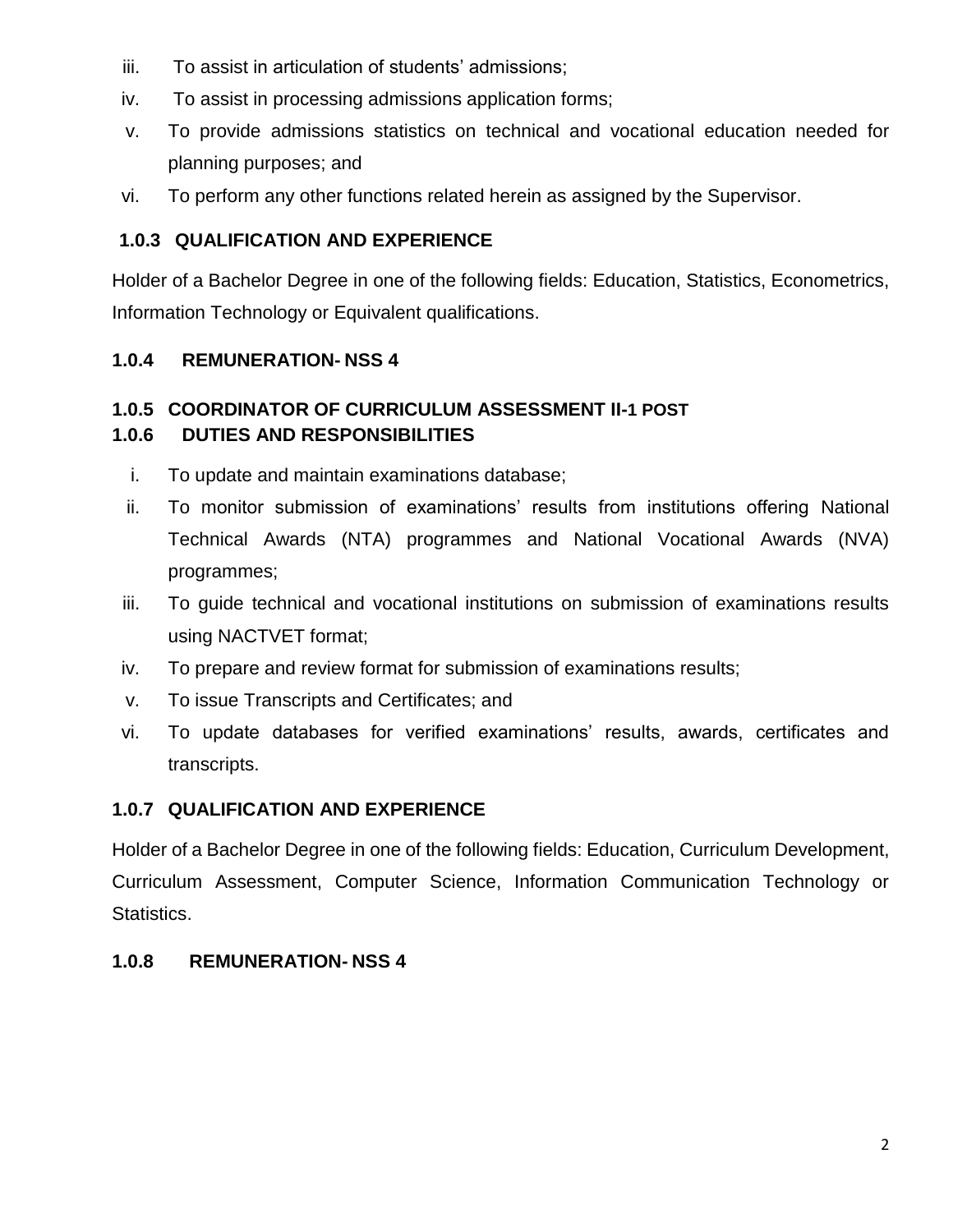## **1.0.9 COORDINATOR OF INSTITUTIONAL GUIDANCE AND SUPPORT II-1 POST 1.0.10 DUTIES AND RESPONSIBILITIES**

- i. To involve in conducting physical verification visit to technical and vocational institution applying for registration and propose registration status of the technical and vocational institution for approval by the relevant Subject Board;
- ii. To assist in following up technical and institutions on Registration status;
- iii. To keep the register of technical and vocational institutions;
- iv. To give guidance to potential technical and vocational institution on the delivery of courses;
- v. To develop and update the standard conditions, criteria and procedures for accrediting programmes and courses of technical and vocational institutions;
- vi. To prepare progress reports of his activities or actions or reports of any event in his respective Board;
- vii. To keep statistics of technical and vocational institution;
- viii. To assist the Head of Section in maintaining databases of the Subject Board and ensures that it is widely understood and appreciated by technical and vocational institutions and the general public; and
- ix. To perform other related duties incidental to the work described herein.

#### **1.0.11 QUALIFICATION AND EXPERIENCE**

Bachelor Degree in one of the following fields: Engineering, Science, Agriculture, Livestock, Pharmacy, Clinical Medicine, Business Studies, Management, Computer Science or Information Communication Technology.

#### **1.0.12 REMUNERATION- NSS 4**

### **1.0.13 LIBRARY AND DOCUMENTATION COORDINATOR II**-**1 POST 1.0.14 DUTIES AND RESPONSIBILITIES**

- i. To undertake bibliographic searches on behalf of users;
- ii. To promote the use of IT in meeting user needs;
- iii. To research on the information needs of users;
- iv. To undertake research and consultancy activities in library information and documentation matters;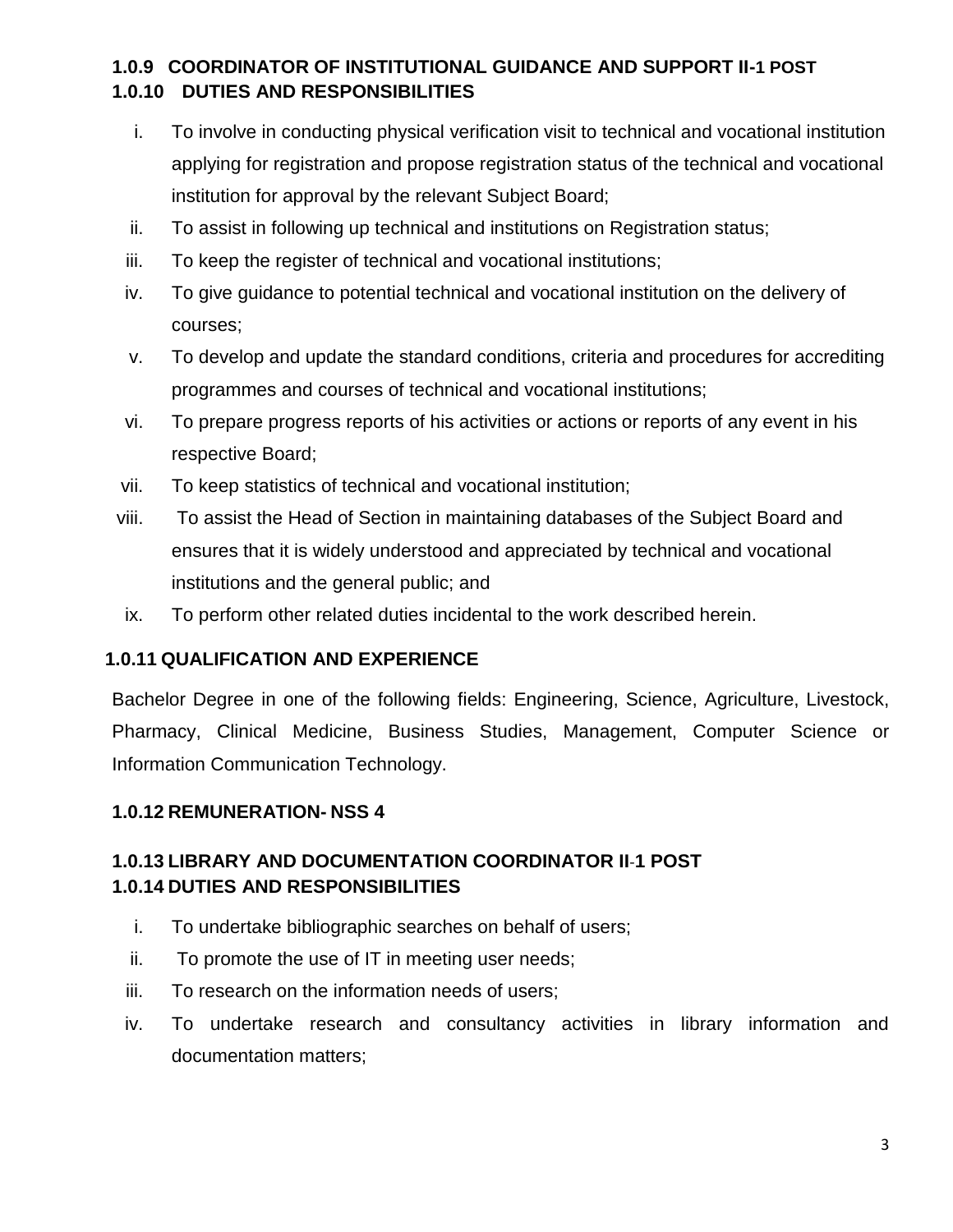- v. To assist the Head of Section in obtaining various publications and maintains their records;
- vi. To participate in developing library systems and procedures; and
- vii. To identify materials to be ordered.

#### **1.0.15 QUALIFICATION AND EXPERIENCE**

Bachelor Degree in Library or Information Studies or related field.

#### **1.0.16 REMUNERATION- NSS 4**

### **1.0.17 PUBLIC RELATION AND FRONT DESK OFFICE COORDINATOR II-1 POST 1.0.18 DUTIES AND RESPONSIBILITIES**

- i. To assist in handling of protocol matters of the Council;
- ii. To assist in maintaining favorable public image of the Council;
- iii. To assist in arranging and organizing public events;
- iv. To assist in preparation of project proposals, budgets and action plans on public relation matters;
- v. To assist in ensuring that production of publications, materials, articles, reports, and brochures etc. are done and delivered on time;
- vi. To assist the distribution of Council documents to stakeholders;
- vii. To assist in promoting Council activities, programmes and policies; and
- viii. To perform any other functions related herein as assigned by a supervisor.

### **1.0.19 QUALIFICATION AND EXPERIENCE**

Bachelor Degree in either Public Relations, Mass Communication, Journalism or equivalent qualification.

#### **1.0.20 REMUNERATION- NSS 4**

### **2.0 THE INSTITUTE OF ADULT EDUCATION (IAE)**

The Institute of Adult Education (IAE) was established in 1975 by Parliamentary Act No. 12. It is one of higher learning institutions under the Ministry of Education, Science and Technology (MoEST).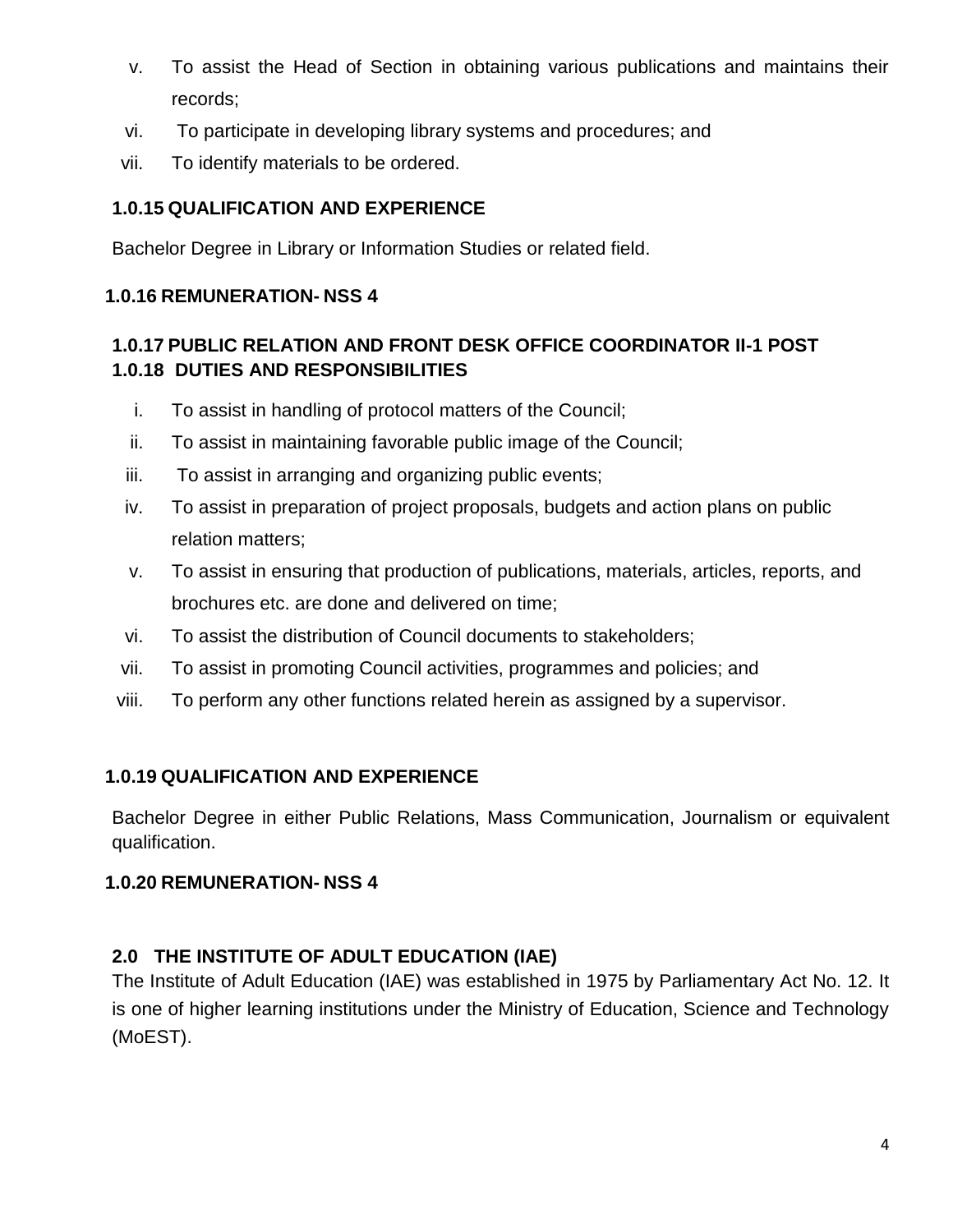### **2.0.1 ASSISTANT LECTURER-17 POSTS**

#### **2.0.2 DUTIES AND RESPONSIBILITIES**

- i. To teach up to NTA level 8 (Bachelor Degree);
- ii. To prepare learning resources for tutorial exercises;
- iii. To conduct research, seminars and case studies;
- iv. To carry out consultancy and community services under supervision;
- v. To organize and coordinate adult education activities;
- vi. To write course materials for adult and non-formal teaching;
- vii. To prepare teaching manuals and case studies to distant students;
- viii. To supervise student's project; and
- ix. To perform any other related duties as assigned by the supervisor.

#### **2.0.3 QUALIFICATIONS AND EXPERIENCE**

Holder of a Master Degree in one of the following fields: Education, Adult Education & Continuing Education, Adult Education & Community Development, Community Development, Distance Education, Project Management, Education in Educational Planning & Administration, Education Administration, Planning and Policy Studies, Counselling & Psychology, Physical Education or equivalent qualifications from recognized institutions with GPA of at least 3.5 at Undergraduate Level and GPA of least 3.8 or Average of B<sup>+</sup>at Master Degree. Master Degree must be related his/her Bachelor Degree.

Having the one of following teaching subjects: History, English, Geography, ICT and Kiswahili will be an added advantage.

### **2.0.4 SALARY SCALE: PHTS 2**

#### **2.0.5 TUTORIAL ASSISTANT- 9 POSTS 2.0.6 DUTIES AND RESPONSIBILITIES**

- i. To teach up to NTA level 6 (Ordinary Diploma);
- ii. To assist in conducting tutorial and practical exercises for students under close supervision;
- iii. To prepare learning resources for tutorial exercises;
- iv. To organize and coordinate adult education activities;
- v. To write course materials for adult and non-formal teaching;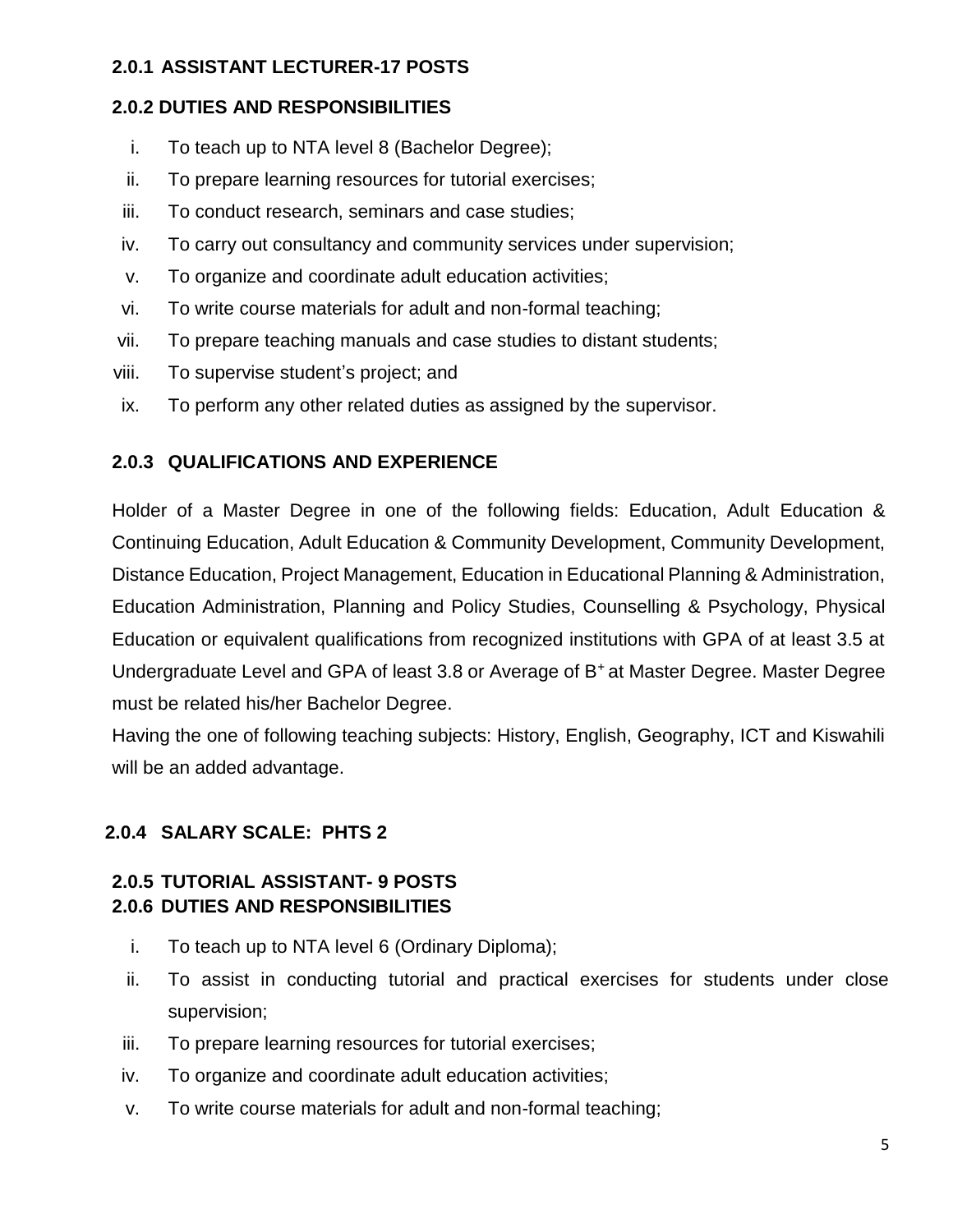- vi. To prepare teaching manuals and case studies to distant students;
- vii. To write and edit literacy and post literacy materials;
- viii. To assist in conducting research under close supervision;
- ix. To carry out consultancy and community services under close supervision; and
- x. To perform any other related duties as assigned by the supervisor.

#### **2.0.7 QUALIFICATIONS AND EXPERIENCE**

Holder of Bachelor Degree in one of the following fields: Education, Adult Education & Continuing Education, Adult Education & Community Development, Community Development, Distance Education, Education in Educational Planning & Administration, Education Administration, Planning and Policy Studies, Counselling & Psychology, Physical Education or equivalent qualifications from recognized institutions with GPA of at least 3.5 Having one of the following teaching subjects: History, English, Geography, ICT and Kiswahili will be an added advantage.

## **2.0.8 SALARY SCALE: PHTS 1**

### **2.0.9 INSTRUCTOR II - 3 POSTS 2.0.10 DUTIES AND RESPONSIBILITIES**

- i. To teach up to NTA level 6 and assist teaching in higher NTA levels;
- ii. To administer examinations for NTA level 6 students;
- iii. To conduct and support research and consultancy works;
- iv. To prepare learning resources;
- v. To supervise field training;
- vi. To supervise and assist junior staff; and
- vii. To perform any other related duties as assigned by the supervisor.

### **2.0.11 QUALIFICATIONS AND EXPERIENCE**

Bachelor Degree in one of the following fields: Automotive Engineering, Information System Management, ICT, Hotel Management, Food Production & Preparation, Home Economics, Nutrition, Electrical & Electronic Engineering, Carpentry or equivalent qualifications from an accredited higher learning institution.

### **2.0.12 SALARY SCALE-PTSS 10**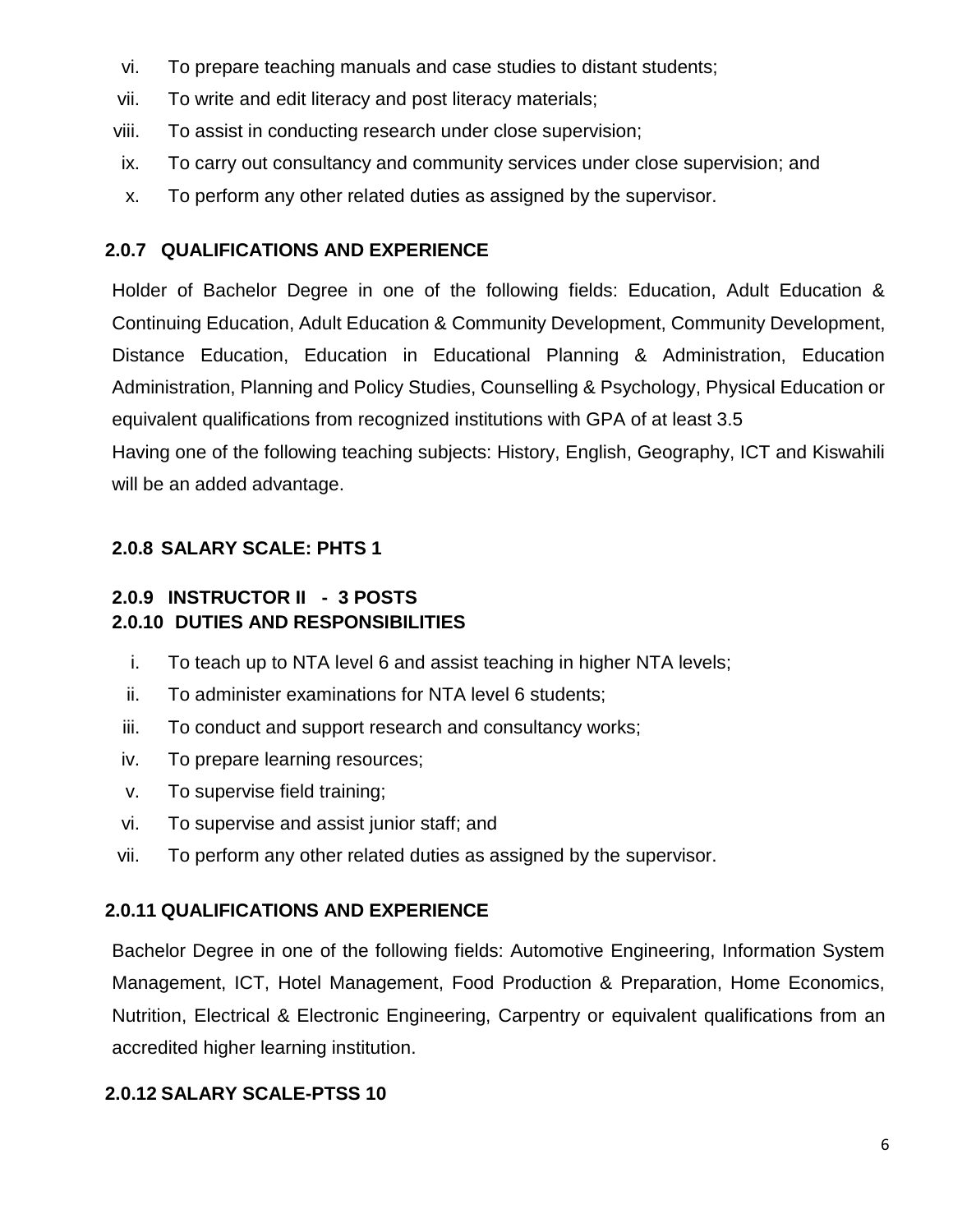### **2.0.13 ASSISTANT INSTRUCTOR II- 7 POSTS 2.0.14 DUTIES AND RESPONSIBILITIES**

- i. To teach up to NTA level 4 and assist teaching in higher NTA levels;
- ii. To prepare learning resources for practical exercises;
- iii. To assist in carrying out consultancy and community services;
- iv. To assist in conducting practical exercises for students in the department under close supervision up to level 5;
- v. To prepare material for practical exercises;
- vi. To carry out consultancy and service job assignments under close supervision; and
- vii. To perform any other related duties as assigned by the supervisor.

#### **2.0.15 QUALIFICATIONS AND EXPERIENCE**

Diploma in one of the following fields; Automotive Engineering, Information System Management, ICT, Hotel Management, Food Production & Preparation, Home Economics, Nutrition, Electrical & Electronic Engineering, Carpentry, or equivalent qualifications from an accredited higher learning institution.

### **2.0.16 SALARY SCALE-PTSS 7**

#### **GENERAL CONDITIONS**

- i. All applicants must be Citizens of Tanzania with an age not above 45 years of age except for those who are in Public Service;
- ii. Applicants must attach an up-to-date Curriculum Vitae (CV) having reliable contacts; postal address/post code, e-mail and telephone numbers;
- iii. Applicants should apply on the strength of the information given in this advertisement;
- iv. Applicants must attach their certified copies of the following certificates:-
	- Postgraduate/Degree/Advanced Diploma/Diploma/Certificates;
	- Postgraduate/Degree/Advanced Diploma/Diploma transcripts;
	- Form IV and Form VI National Examination Certificates:
	- **Professional Registration and Training Certificates from respective Registration or Regulatory Bodies, (where applicable);**
	- Birth certificate;
- v. Attaching copies of the following certificates is strictly not accepted:-